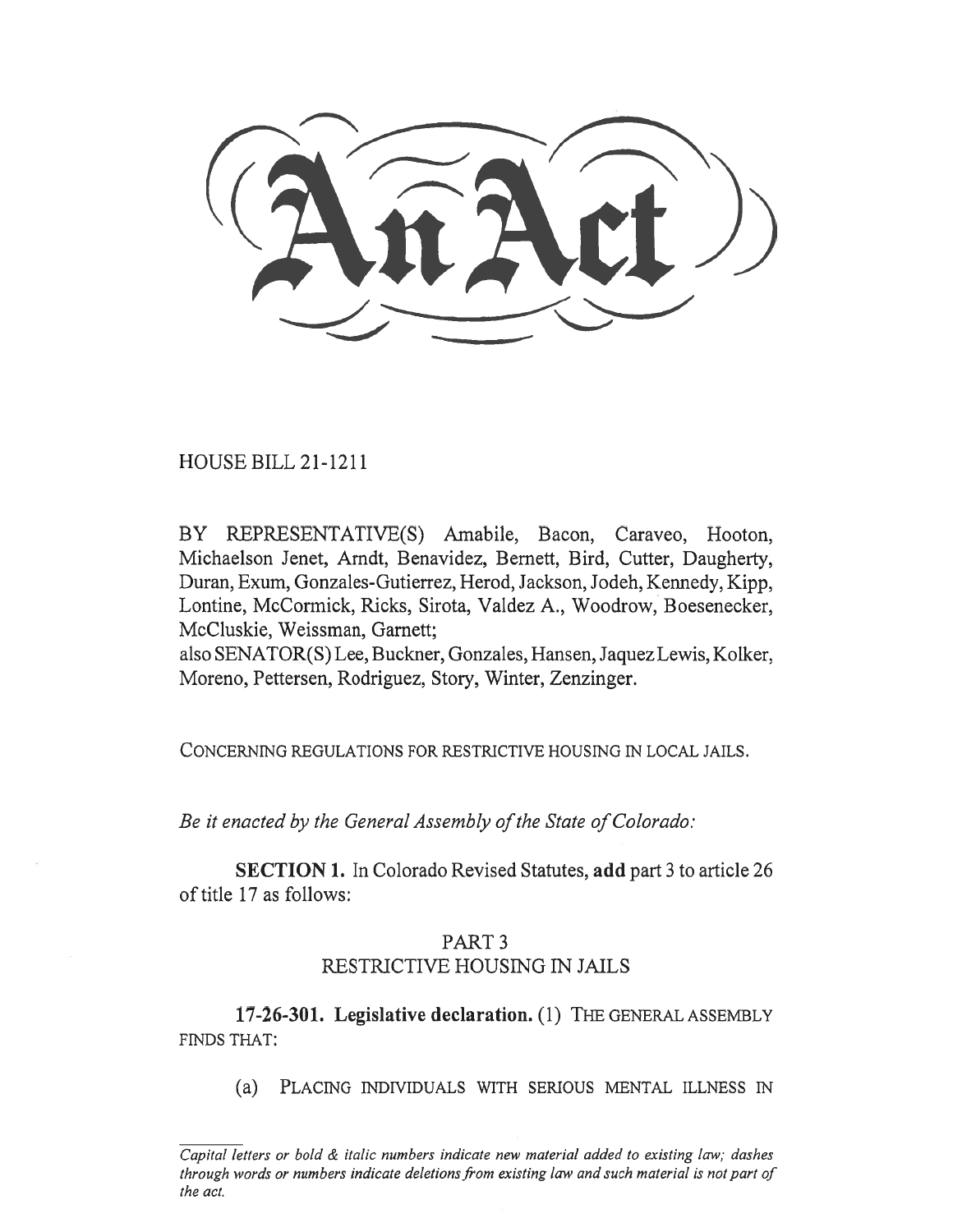RESTRICTIVE HOUSING, ALSO KNOWN AS SOLITARY CONFINEMENT, WITHIN A LOCAL JAIL IS INAPPROPRIATE AND CAUSES FURTHER HARM TO THE INDIVIDUAL;

(b) ACCORDING TO THE NATIONAL COMMISSION ON CORRECTIONAL HEALTH CARE, PROLONGED SOLITARY CONFINEMENT IS CRUEL, INHUMANE, AND DEGRADING TREATMENT AND HARMFUL TO AN INDIVIDUAL'S HEALTH, AND JUVENILES, INDIVIDUALS WITH SERIOUS MENTAL ILLNESS, AND PREGNANT WOMEN SHOULD BE EXCLUDED FROM SOLITARY CONFINEMENT OF ANY DURATION;

(c) THE WORLD HEALTH ORGANIZATION, UNITED NATIONS, AND OTHER INTERNATIONAL BODIES HAVE RECOGNIZED THAT SOLITARY CONFINEMENT IS HARMFUL TO HEALTH;

(d) PSYCHOLOGICAL EFFECTS CAUSED BY PLACEMENT IN ISOLATION CAN INCLUDE SELF-HARM, SUICIDE, PARANOIA, PSYCHOSIS, COGNITIVE DISTURBANCES, PERCEPTUAL DISTORTIONS, OBSESSIVE THOUGHTS, ANXIETY, AND DEPRESSION;

(e) STUDIES HAVE SHOWN THAT THE PSYCHOLOGICAL STRESS CREATED FROM SOLITARY CONFINEMENT COMPARES TO THE DISTRESS OF PHYSICAL TORTURE. ACCORDING TO UNITED STATES DISTRICT JUDGE THELTON HENDERSON, PUTTING AN INDIVIDUAL WITH A SERIOUS MENTAL ILLNESS IN SOLITARY CONFINEMENT IS THE EQUIVALENT OF PUTTING A PERSON WITH ASTHMA IN A PLACE WITH LITTLE AIR.

(f) IN 2012, A TASK FORCE APPOINTED BY THE UNITED STATES ATTORNEY GENERAL CONCLUDED THAT NOWHERE IS THE DAMAGING IMPACT OF INCARCERATION ON VULNERABLE CHILDREN MORE OBVIOUS THAN WHEN IT INVOLVES SOLITARY CONFINEMENT. JUVENILES EXPERIENCE SYMPTOMS OF PARANOIA, ANXIETY, AND DEPRESSION EVEN AFTER VERY SHORT PERIODS OF ISOLATION.

(g) THE UNITED NATIONS STANDARD MINIMUM RULES FOR THE TREATMENT OF PRISONERS STATE THAT SOLITARY CONFINEMENT SHOULD BE PROHIBITED IN CASES INVOLVING CHILDREN AND IN THE CASE OF ADULTS WITH MENTAL OR PHYSICAL DISABILITIES WHEN THEIR CONDITIONS WOULD BE EXACERBATED BY SUCH MEASURES; AND

## PAGE 2-HOUSE BILL 21-1211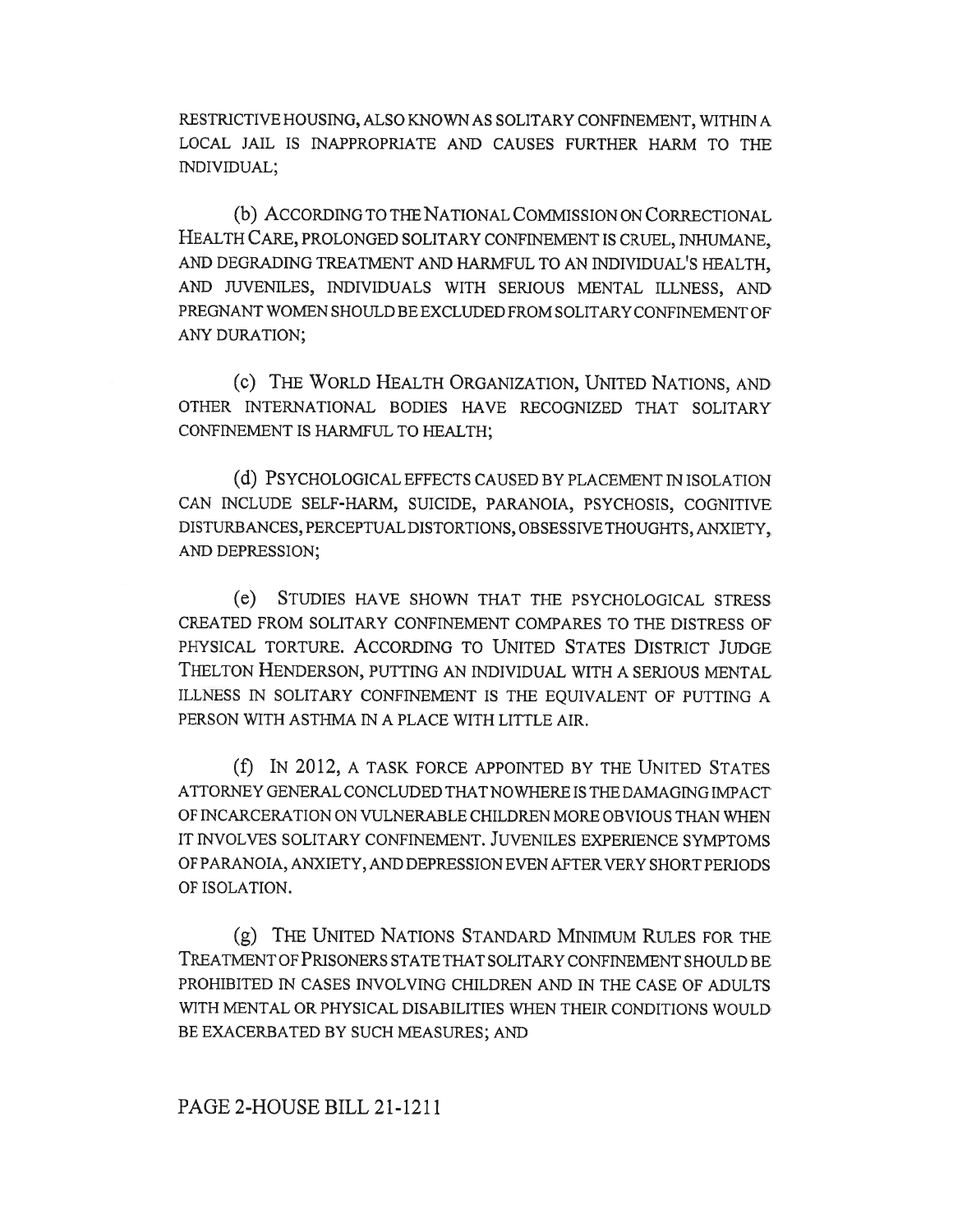(h) INTERNATIONAL STANDARDS ESTABLISHED BY THE UNITED NATIONS RULES FOR THE TREATMENT OF WOMEN PRISONERS AND NON-CUSTODIAL MEASURES FOR WOMEN OFFENDERS STATE THAT PREGNANT WOMEN SHOULD NEVER BE PLACED IN SOLITARY CONFINEMENT AS THEY ARE ESPECIALLY SUSCEPTIBLE TO ITS HARMFUL PSYCHOLOGICAL EFFECTS.

(2) THEREFORE, THE GENERAL ASSEMBLY DECLARES THAT DUE TO THE SUBSTANTIAL NEGATIVE IMPACTS OF PLACING JUVENILES AND ADULTS WITH SPECIFIC HEALTH CONDITIONS IN RESTRICTIVE HOUSING, THE STATE MUST TAKE IMMEDIATE STEPS TO END AND PROHIBIT THE USE OF RESTRICTIVE HOUSING OF JUVENILES AND ADULTS WITH SPECIFIC HEALTH CONDITIONS IN COLORADO JAILS.

17-26-302. Definitions. As USED IN THIS PART 3, UNLESS THE CONTEXT OTHERWISE REQUIRES:

(1) "INTELLECTUAL OR DEVELOPMENTAL DISABILITY" MEANS A DISABILITY ATTRIBUTABLE TO AN INTELLECTUAL OR DEVELOPMENTAL CONDITION, AS DEFINED IN THE LATEST EDITION OF THE DIAGNOSTIC AND STATISTICAL MANUAL OF THE AMERICAN PSYCHIATRIC ASSOCIATION, OR RELATED CONDITIONS CONSTITUTING A SEVERE OR PROFOUND DISABILITY.

(2) "LOCAL JAIL" MEANS A JAIL OR AN ADULT DETENTION CENTER OF A COUNTY OR CITY AND COUNTY WITH A CAPACITY OF MORE THAN FOUR HUNDRED BEDS.

(3) "MEDICAL PROFESSIONAL" MEANS A REGISTERED NURSE REGISTERED PURSUANT TO SECTION 12-255-111, A PHYSICIAN ASSISTANT LICENSED PURSUANT TO SECTION 12-240-113, OR A MEDICAL DOCTOR OR DOCTOR OF OSTEOPATHY LICENSED PURSUANT TO ARTICLE 240 OF TITLE 12.

(4) "MENTAL HEALTH PROFESSIONAL" MEANS A MENTAL HEALTH PROFESSIONAL LICENSED OR CERTIFIED PURSUANT TO ARTICLE 245 OF TITLE 12, EXCEPT IT DOES NOT INCLUDE UNLICENSED PSYCHOTHERAPISTS PURSUANT TO ARTICLE 245 OF TITLE 12; AN ADVANCED PRACTICE REGISTERED NURSE REGISTERED PURSUANT TO SECTION 12-255-111 WITH TRAINING IN SUBSTANCE USE DISORDERS OR MENTAL HEALTH; OR A PHYSICIAN ASSISTANT LICENSED PURSUANT TO SECTION 12-240-113 WITH SPECIFIC TRAINING IN SUBSTANCE USE DISORDERS OR MENTAL HEALTH.

PAGE 3-HOUSE BILL 21-1211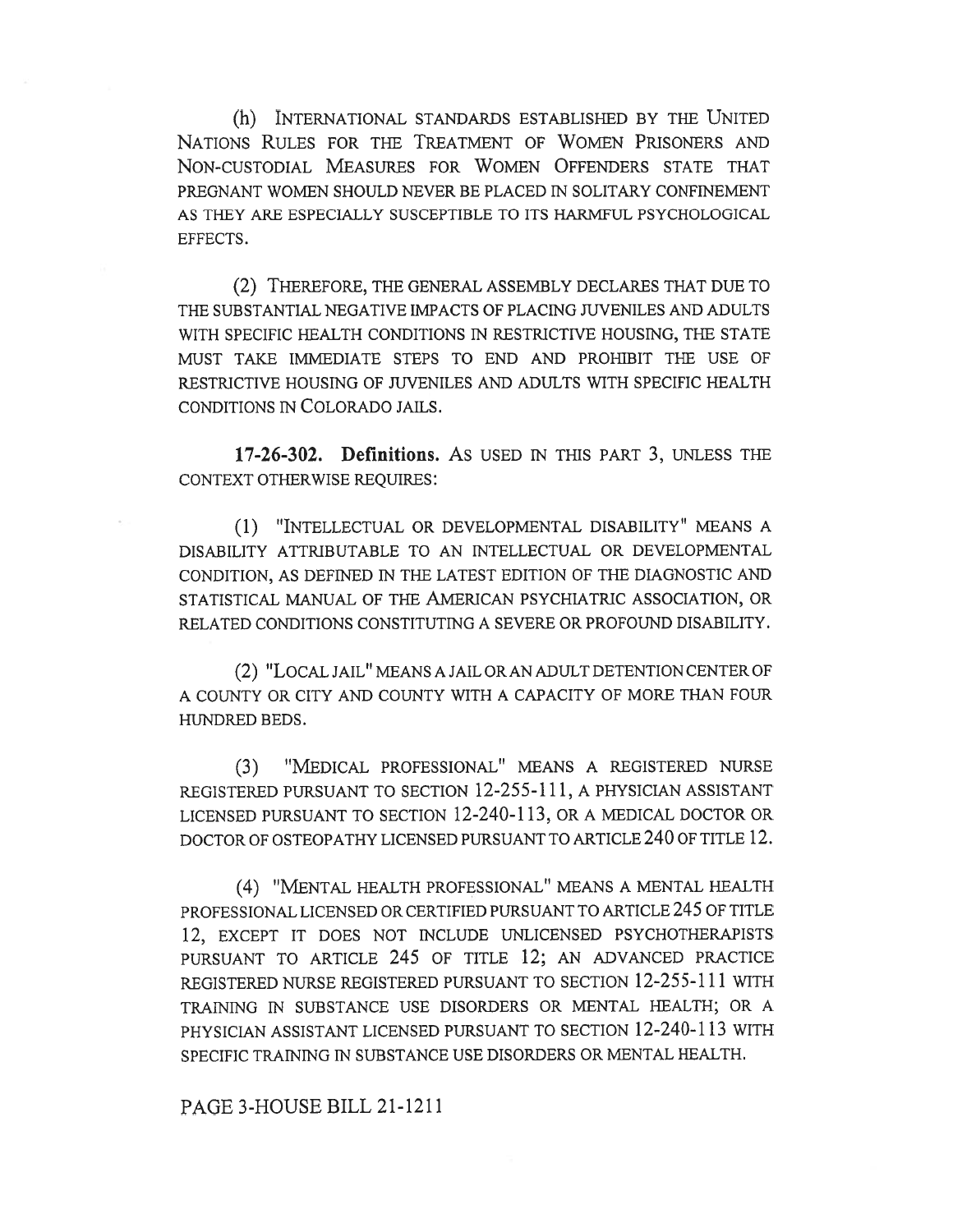(5) 'POSTPARTUM PERIOD" MEANS ONE YEAR AFTER A PREGNANCY HAS ENDED.

(6) "RESTRICTIVE HOUSING" MEANS THE STATE OF BEING INVOLUNTARILY CONFINED IN ONE'S CELL FOR APPROXIMATELY TWENTY-TWO HOURS PER DAY OR MORE WITH VERY LIMITED OUT-OF-CELL TIME, MOVEMENT, OR MEANINGFUL HUMAN INTERACTION WHETHER PURSUANT TO DISCIPLINARY, ADMINISTRATIVE, OR CLASSIFICATION ACTION.

(7) "SERIOUS MENTAL ILLNESS" MEANS ONE OR MORE SUBSTANTIAL DISORDERS OF THE COGNITIVE, VOLITIONAL, OR EMOTIONAL PROCESSES THAT GROSSLY IMPAIR JUDGMENT OR CAPACITY TO RECOGNIZE REALITY OR TO CONTROL BEHAVIOR AND THAT SUBSTANTIALLY INTERFERE WITH THE PERSON'S ABILITY TO MEET THE ORDINARY DEMANDS OF LIVING. THESE CAN INCLUDE, BUT ARE NOT LIMITED TO, A PSYCHOTIC DISORDER, BIPOLAR DISORDER, OR MAJOR DEPRESSIVE DISORDER OR ANY DIAGNOSED MENTAL DISORDER, EXCEPT FOR SUBSTANCE USE DISORDERS, CURRENTLY ASSOCIATED WITH SERIOUS IMPAIRMENT OF PSYCHOLOGICAL, COGNITIVE, OR BEHAVIORAL FUNCTIONING.

17-26-303. Placement in restrictive housing in a local jail. (1) A LOCAL JAIL SHALL NOT INVOLUNTARILY PLACE AN INDIVIDUAL IN RESTRICTIVE HOUSING, INCLUDING FOR DISCIPLINARY REASONS, IF THE INDIVIDUAL MEETS ANY ONE OF THE FOLLOWING CONDITIONS:

(a) THE INDIVIDUAL IS DIAGNOSED WITH A SERIOUS MENTAL ILLNESS OR IS EXHIBITING GROSSLY ABNORMAL OR IRRATIONAL BEHAVIORS OR BREAKS WITH REALITY OR PERCEPTIONS OF REALITY INDICATING THE PRESENCE OF A SERIOUS MENTAL ILLNESS;

(b) THE INDIVIDUAL HAS SELF-REPORTED A SERIOUS MENTAL ILLNESS, SUICIDALITY, OR IS EXHIBITING SELF-HARM, UNLESS A LICENSED MENTAL HEALTH PROFESSIONAL OR PSYCHIATRIST EVALUATES THE INDIVIDUAL AND FINDS SERIOUS MENTAL ILLNESS IS NOT PRESENT;

(c) THE INDIVIDUAL HAS A SIGNIFICANT AUDITORY OR VISUAL IMPAIRMENT THAT CANNOT OTHERWISE BE ACCOMMODATED;

(d) THE INDIVIDUAL IS PREGNANT OR IN THE POSTPARTUM PERIOD;

PAGE 4-HOUSE BILL 21-1211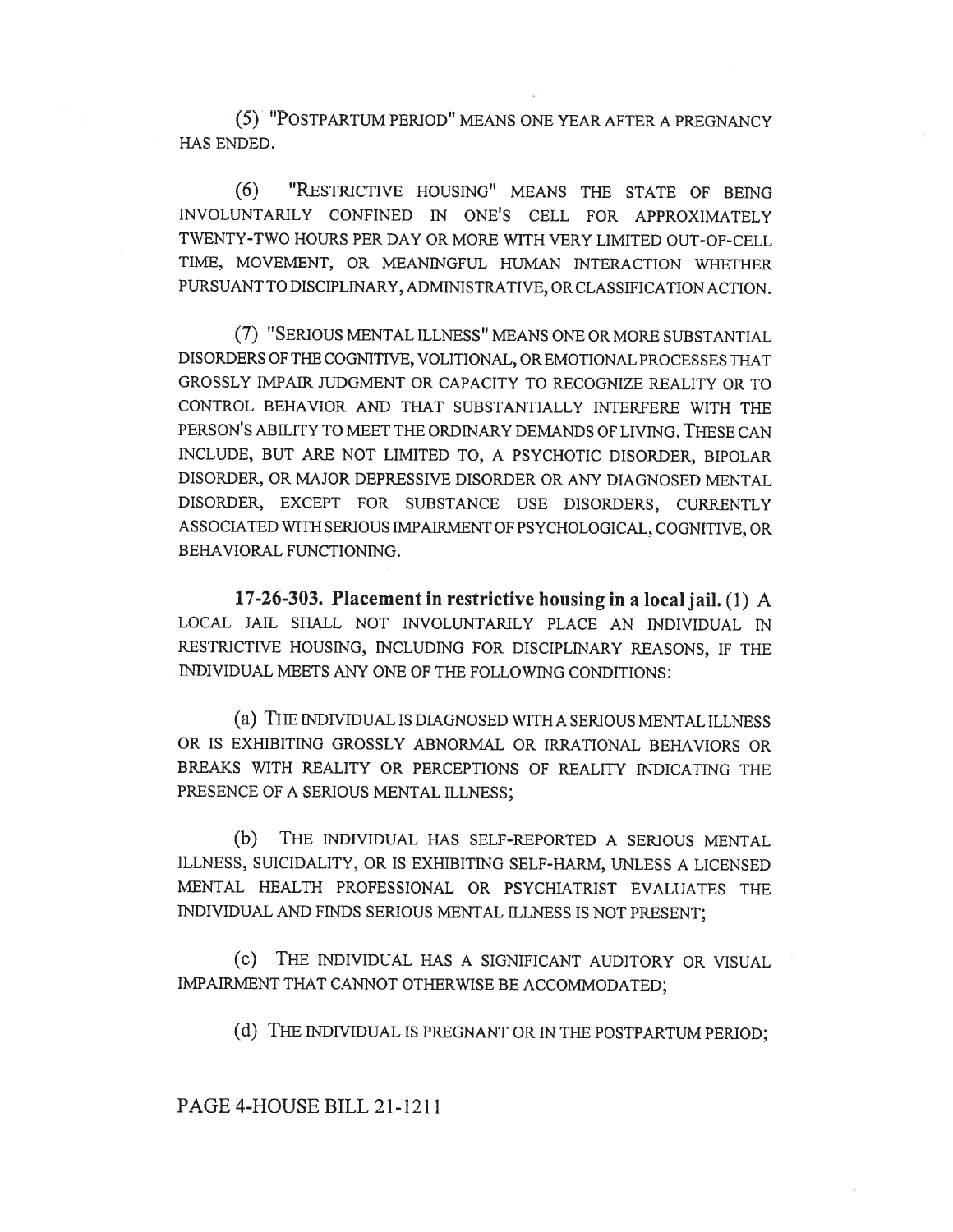(e) THE INDIVIDUAL IS SIGNIFICANTLY NEUROCOGNITIVELY IMPAIRED BY A CONDITION SUCH AS DEMENTIA OR A TRAUMATIC BRAIN INJURY;

(f) THE INDIVIDUAL IS UNDER EIGHTEEN YEARS OF AGE; OR

(g) THE INDIVIDUAL HAS AN INTELLECTUAL OR DEVELOPMENTAL DISABILITY.

(2) (a) NOTWITHSTANDING THE PROVISIONS OF SUBSECTION (1) OF THIS SECTION, AN INDIVIDUAL WHO MEETS ONE OF THE CONDITIONS DESCRIBED IN SUBSECTION (1) OF THIS SECTION MAY BE PLACED IN RESTRICTIVE HOUSING ONLY IF:

(I) ANY INDICATION OF PSYCHOLOGICAL DISTRESS IS PRESENT AND:

(A) THE LOCAL JAIL OFFERED TO TRANSFER THE INDIVIDUAL TO A LOCAL HEALTH-CARE FACILITY FOR TREATMENT, THE INDIVIDUAL AGREED TO THE TRANSFER, THE LOCAL JAIL TRANSFERRED THE INDIVIDUAL TO THE HEALTH-CARE FACILITY, AND THE HEALTH-CARE FACILITY SUBSEQUENTLY DISCHARGED THE INDIVIDUAL;

(B) THE LOCAL JAIL OFFERED TO TRANSFER THE INDIVIDUAL TO A LOCAL HEALTH-CARE FACILITY FOR TREATMENT, THE INDIVIDUAL REFUSED, AND THE JAIL COMMUNICATED WITH A LOCAL HOSPITAL OR OTHER TWENTY-FOUR-HOUR MENTAL HEALTH CRISIS FACILITY TO DETERMINE IF THE FACILITY WOULD ACCEPT THE INDIVIDUAL FOR EVALUATION AND MENTAL HEALTH TREATMENT, THE HEALTH-CARE FACILITY OR MENTAL HEALTH CRISIS FACILITY INDICATED IT WOULD ACCEPT THE INDIVIDUAL FOR MENTAL HEALTH EVALUATION AND TREATMENT, THE JAIL TRANSPORTED THE INDIVIDUAL TO THE FACILITY, AND THE FACILITY SUBSEQUENTLY DISCHARGED THE INDIVIDUAL; OR

(C) THE LOCAL JAIL OFFERED TO TRANSFER THE INDIVIDUAL TO A LOCAL HEALTH-CARE FACILITY FOR TREATMENT, THE INDIVIDUAL REFUSED, AND THE JAIL COMMUNICATED WITH A LOCAL HOSPITAL OR OTHER TWENTY-FOUR-HOUR MENTAL HEALTH CRISIS FACILITY TO DETERMINE IF THE FACILITY WOULD ACCEPT THE INDIVIDUAL FOR EVALUATION AND MENTAL HEALTH TREATMENT, AND THE HEALTH-CARE FACILITY OR MENTAL HEALTH CRISIS FACILITY REFUSED TO ACCEPT THE INDIVIDUAL FOR MENTAL HEALTH EVALUATION AND TREATMENT; AND

PAGE 5-HOUSE BILL 21-1211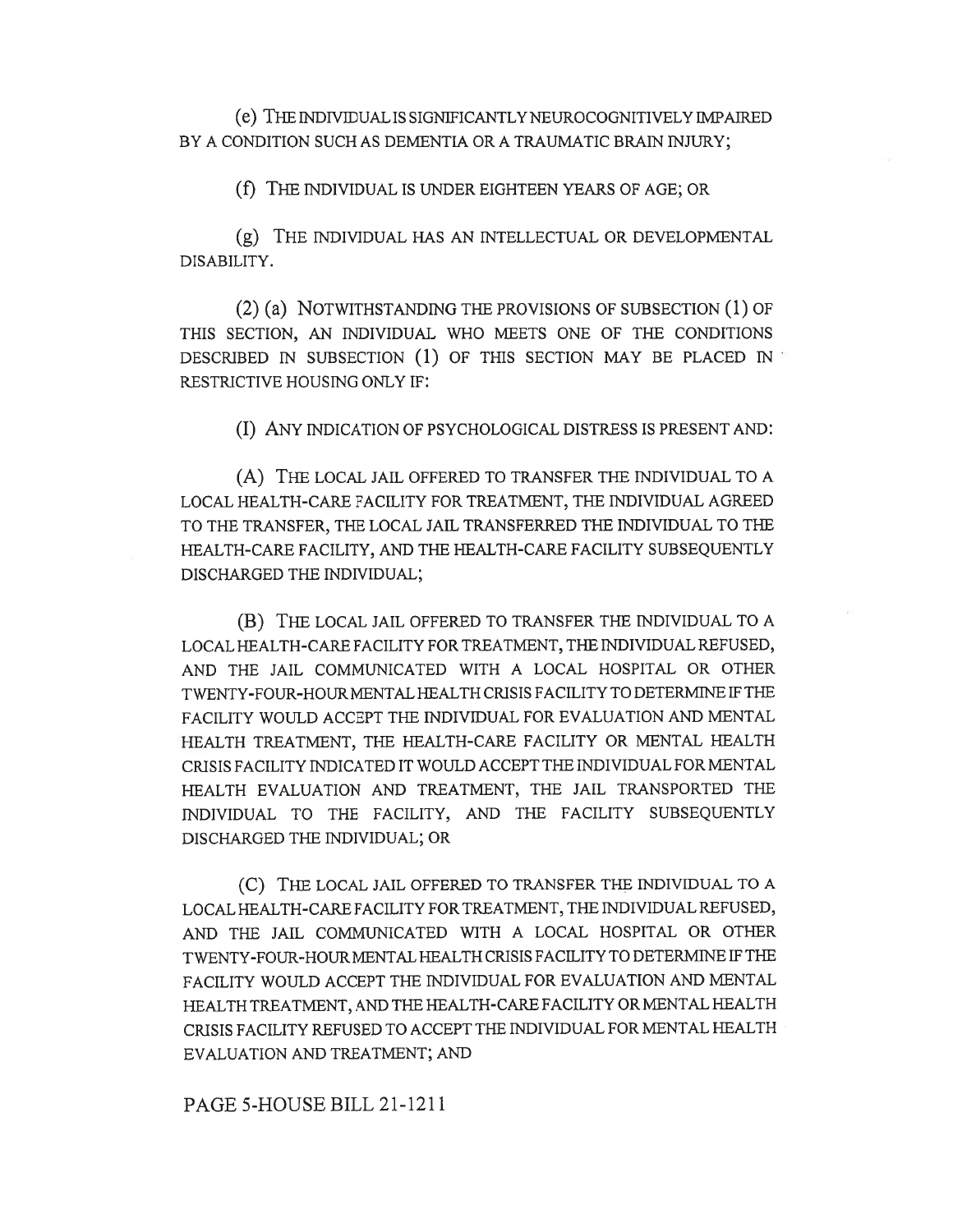(II) THE INDIVIDUAL POSES AN IMMINENT DANGER TO THEMSELVES OR OTHERS OR REMAINS AN IMMINENT DANGER TO THEMSELVES OR OTHERS AFTER BEING DISCHARGED FROM A HEALTH-CARE FACILITY, LOCAL HOSPITAL, OR OTHER TWENTY-FOUR-HOUR MENTAL HEALTH CRISIS FACILITY AND RETURNS TO THE LOCAL JAIL; AND

(III) No OTHER LESS RESTRICTIVE OPTION IS AVAILABLE AND THE INDIVIDUAL IS NOT RESPONDING TO ONGOING DE-ESCALATION TECHNIQUES.

(b) WHEN AN INDIVIDUAL IS PLACED IN RESTRICTIVE HOUSING PURSUANT TO SUBSECTION (2)(a) OF THIS SECTION, THE LOCAL JAIL SHALL DOCUMENT THE FACTS AND CIRCUMSTANCES, INCLUDING OBSERVATIONS AND FINDINGS OF ALL MEDICAL AND MENTAL HEALTH PROFESSIONALS AND LOCAL JAIL STAFF THAT LEAD TO PLACING THE INDIVIDUAL INTO RESTRICTIVE HOUSING, WHEN THE LOCAL JAIL STAFF'S OBSERVATIONS OCCURRED, ANY EFFORTS TO AVOID PLACEMENT OF THE INDIVIDUAL INTO RESTRICTIVE HOUSING, AND A DESCRIPTION OF ALL ALTERNATIVES AND INTERVENTIONS THAT WERE ATTEMPTED TO AVOID RESTRICTIVE HOUSING. THE LOCAL JAIL SHALL ALSO INCLUDE IN THE DOCUMENTATION ANY INJURIES EXPERIENCED BY THE INDIVIDUAL AND THE LOCAL JAIL STAFF OR OTHER MEDICAL ISSUES EXHIBITED BY THE INDIVIDUAL IN THE PROCESS OF PLACING THE INDIVIDUAL IN RESTRICTIVE HOUSING. IN CIRCUMSTANCES IN WHICH THE LOCAL JAIL WAS UNABLE TO EMPLOY LESS RESTRICTIVE ALTERNATIVES, THE LOCAL JAIL SHALL DESCRIBE THE DANGEROUS, EMERGENT BEHAVIOR THAT PRECLUDED USE OF LESS RESTRICTIVE ALTERNATIVES.

(C) THE LOCAL JAIL SHALL NOTIFY ITS MEDICAL OR MENTAL HEALTH PROFESSIONALS IN WRITING WHEN AN INDIVIDUAL IS INVOLUNTARILY PLACED IN RESTRICTIVE HOUSING WITHIN TWELVE HOURS OF THE PLACEMENT.

(d) THE LOCAL JAIL SHALL NOTIFY THE INDIVIDUAL'S APPOINTED OR RETAINED LEGAL REPRESENTATIVE, DESIGNATED EMERGENCY CONTACT, OR LEGAL GUARDIAN WITHIN TWELVE HOURS OF THE INDIVIDUAL'S INVOLUNTARY PLACEMENT AND REMOVAL IN RESTRICTIVE HOUSING.

(e) AT LEAST TWICE PER HOUR, A MEDICAL OR MENTAL HEALTH PROFESSIONAL OR LOCAL JAIL STAFF SHALL CHECK, FACE-TO-FACE OR THROUGH A WINDOW, ON AN INDIVIDUAL INVOLUNTARILY PLACED IN RESTRICTIVE HOUSING PURSUANT TO SUBSECTION (2)(b) OF THIS SECTION.

## PAGE 6-HOUSE BILL 21-1211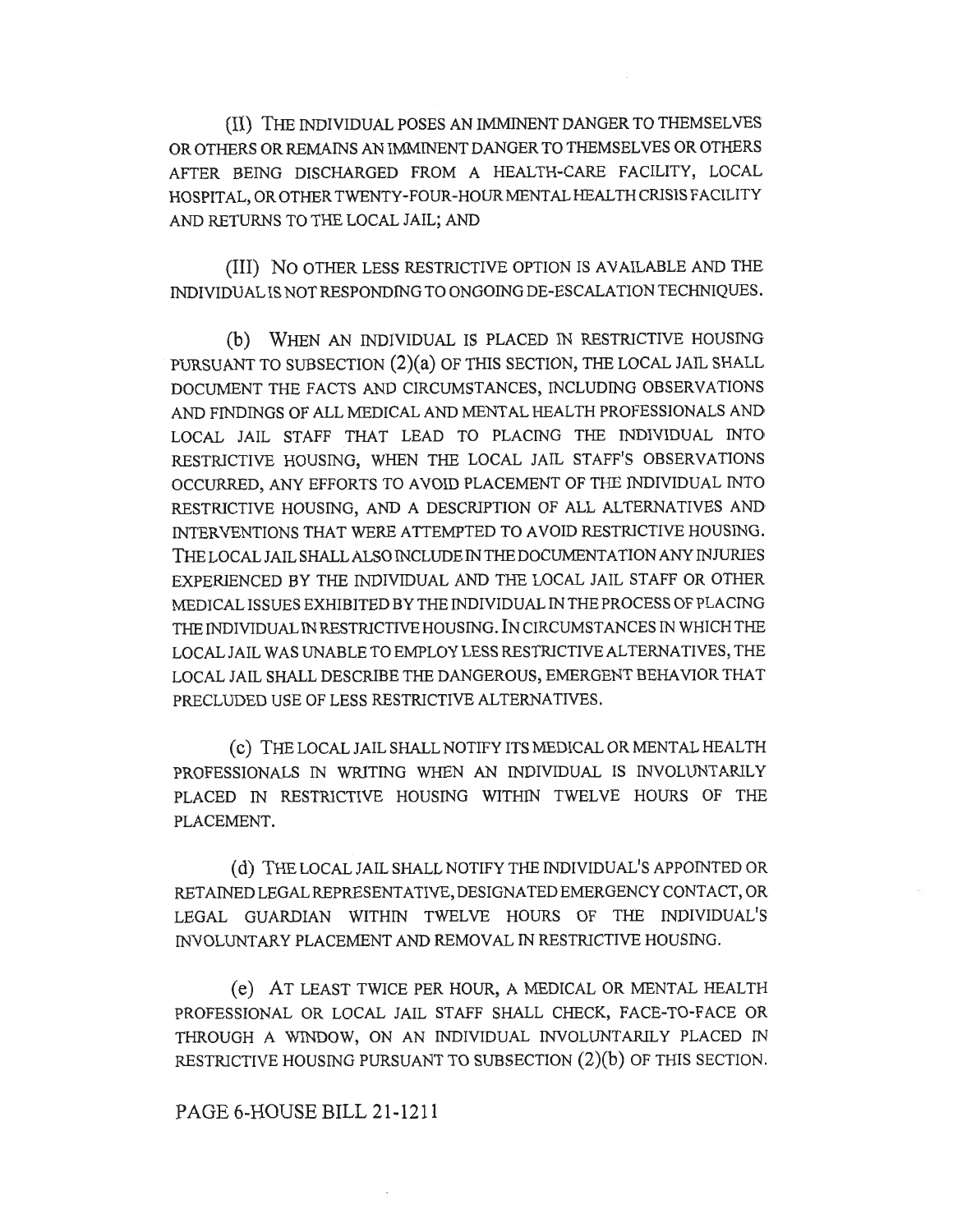IF THE INDIVIDUAL IS VIOLENT, DEMONSTRATING UNUSUAL OR BIZARRE BEHAVIOR, OR HAS INDICATED SUICIDALITY OR SELF-HARM, THE LOCAL JAIL STAFF SHALL MONITOR THE INDIVIDUAL EVERY FIFTEEN MINUTES OR MORE FREQUENTLY, UNLESS A MEDICAL OR MENTAL HEALTH PROFESSIONAL RECOMMENDS MORE FREQUENT OR LESS FREQUENT CHECKS. AT EACH CHECK FOR THESE INDIVIDUALS, THE MEDICAL OR MENTAL HEALTH PROFESSIONAL OR LOCAL JAIL STAFF SHALL DOCUMENT A GENERAL DESCRIPTION OF THE BEHAVIORS OBSERVED.

(f) EVERY TWENTY-FOUR HOURS, A MEDICAL OR MENTAL HEALTH PROFESSIONAL SHALL ASSESS, FACE-TO-FACE, THE INDIVIDUAL PLACED IN RESTRICTIVE HOUSING FOR ANY PSYCHIATRIC OR MEDICAL CONTRAINDICATIONS TO THE PLACEMENT. IF THE MEDICAL OR MENTAL HEALTH PROFESSIONAL OBSERVES ANY CONTRAINDICATIONS, THE PROFESSIONAL SHALL EITHER REFER THE INDIVIDUAL IMMEDIATELY TO A MENTAL HEALTH PROFESSIONAL OR REFER THE INDIVIDUAL FOR EMERGENCY MEDICAL CARE. THE MEDICAL OR MENTAL HEALTH PROFESSIONAL SHALL DOCUMENT EACH ASSESSMENT, INCLUDING THE INDIVIDUAL'S HEALTH STATUS AND BEHAVIOR.

(g) AT LEAST EVERY FORTY-EIGHT HOURS AND MORE FREQUENTLY, IF POSSIBLE, A MENTAL HEALTH PROFESSIONAL SHALL ASSESS THE INDIVIDUAL FACE-TO-FACE FOR THE NEED FOR ONGOING PLACEMENT IN RESTRICTIVE HOUSING AND DOCUMENT THE NEED FOR ONGOING PLACEMENT OR SHALL DOCUMENT AN OPINION THAT RESTRICTIVE HOUSING IS NO LONGER REQUIRED.

(h) FOR ANY INDIVIDUAL WHO MEETS ONE OF THE CONDITIONS DESCRIBED IN SUBSECTION (1) OF THIS SECTION WHO IS PLACED IN RESTRICTIVE HOUSING, IMMEDIATELY AFTER PLACEMENT AND THROUGHOUT THE INDIVIDUAL'S STAY IN RESTRICTIVE HOUSING, THE LOCAL JAIL SHALL PROVIDE THE INDIVIDUAL A CLEAR EXPLANATION OF THE REASON THE INDIVIDUAL HAS BEEN PLACED IN RESTRICTIVE HOUSING, THE MONITORING PROCEDURES THAT THE LOCAL JAIL WILL EMPLOY TO CHECK THE INDIVIDUAL, THE DATE AND THE TIME, WHEN THE INDIVIDUAL'S NEXT COURT DATE IS, AND THE BEHAVIORAL CRITERIA THE INDIVIDUAL MUST DEMONSTRATE TO BE RELEASED FROM RESTRICTIVE HOUSING. THE LOCAL JAIL MUST PROVIDE THIS INFORMATION TO THE INDIVIDUAL'S LEGAL REPRESENTATION AND, IF THE INDIVIDUAL GIVES PERMISSION, TO A FAMILY MEMBER OR OTHER DESIGNATED PERSON.

PAGE 7-HOUSE BILL 21-1211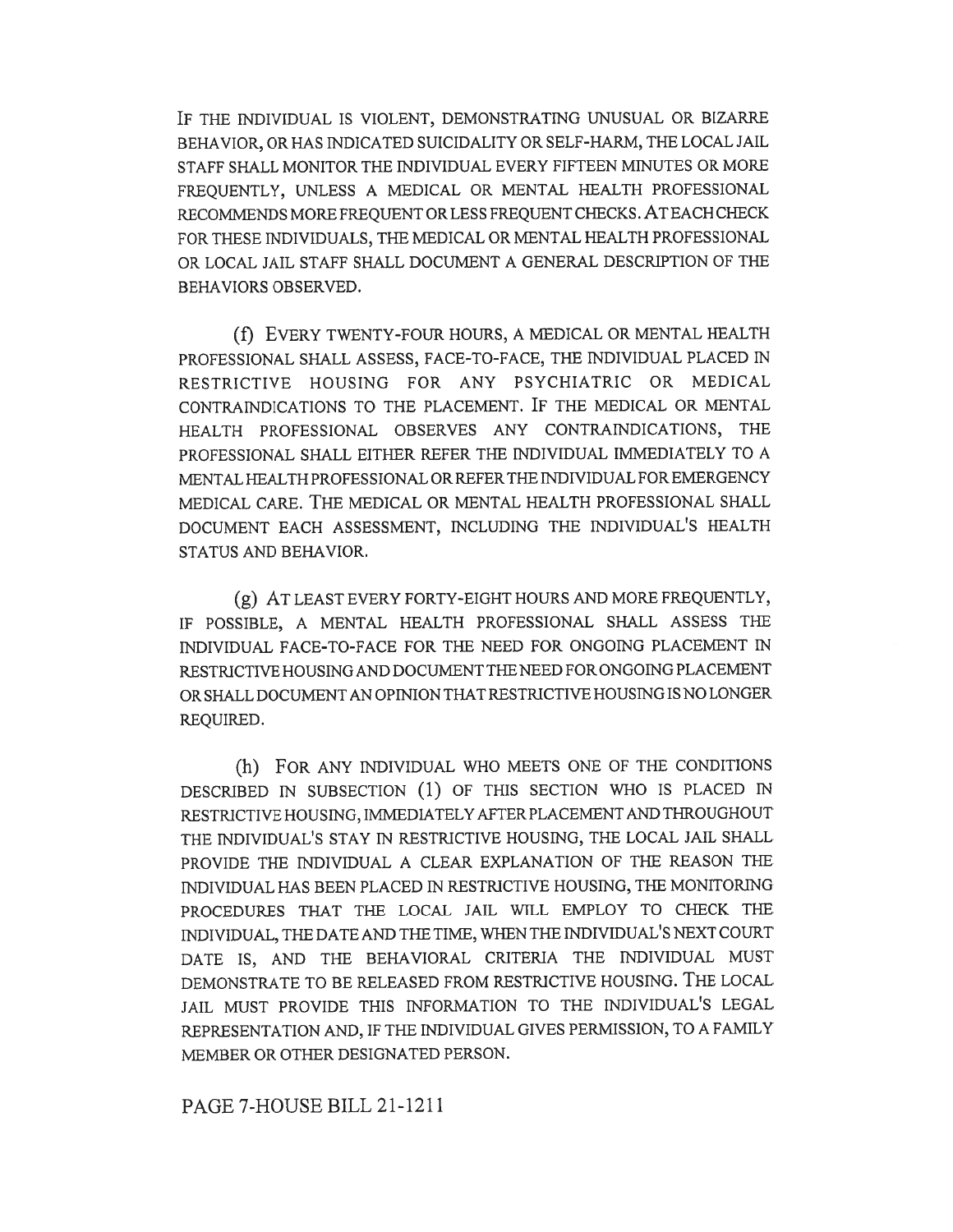(i) (I) WHEN AN INDIVIDUAL IS PLACED IN RESTRICTIVE HOUSING PURSUANT TO SUBSECTION (2)(a) OF THIS SECTION, THE LOCAL JAIL SHALL NOT HOLD THE INDIVIDUAL IN RESTRICTIVE HOUSING FOR MORE THAN FIFTEEN DAYS IN A THIRTY-DAY TIME PERIOD WITHOUT A WRITTEN COURT ORDER.

(II) IF A LOCAL JAIL WANTS TO HOLD AN INDIVIDUAL PLACED IN RESTRICTIVE HOUSING PURSUANT TO SUBSECTION (2)(a) OF THIS SECTION FOR MORE THAN FIFTEEN DAYS IN A THIRTY-DAY PERIOD, THE LOCAL JAIL MUST OBTAIN A WRITTEN COURT ORDER. A COURT SHALL GRANT THE COURT ORDER IF THE COURT FINDS BY CLEAR AND CONVINCING EVIDENCE THAT:

(A) THE INDIVIDUAL POSES AN IMMINENT DANGER TO HIMSELF OR HERSELF OR OTHERS;

(B) No ALTERNATIVE LESS-RESTRICTIVE PLACEMENT IS AVAILABLE;

(C) THE JAIL HAS EXHAUSTED ALL OTHER PLACEMENT ALTERNATIVES; AND

(D) No OTHER OPTIONS EXIST, INCLUDING RELEASE FROM CUSTODY.

(III) A JAIL MAY HOLD AN INMATE IN RESTRICTIVE HOUSING THAT MEETS THE CRITERIA OUTLINED IN THIS SUBSECTION (2) FOR AN ADDITIONAL SEVEN DAYS IF THE LOCAL JAIL FILES A MOTION FOR COURT ORDER IN A TIMELY MANNER PRIOR TO THE EXPIRATION OF THE FIFTEEN-DAY RESTRICTIVE HOUSING PLACEMENT AND THE COURT'S DECISION IS STILL PENDING.

(j) THE LOCAL JAIL SHALL SUPPLY THE INDIVIDUAL WITH BASIC HYGIENE NECESSITIES, INCLUDING SHAVING AND SHOWERING AT LEAST THREE TIMES PER WEEK; EXCHANGES OF CLOTHING, BEDDING, AND LINEN ON THE SAME BASIS AS OTHER INDIVIDUALS IN THE GENERAL JAIL POPULATION; ACCESS TO WRITING LETTERS OR RECEIVING LETTERS; OPPORTUNITIES FOR VISITATION; ACCESS TO LEGAL MATERIALS; ACCESS TO READING MATERIALS; A MINIMUM OF ONE HOUR OF EXERCISE FIVE DAYS A WEEK OUTSIDE OF THE CELL; ACCESS TO OUTDOOR EXERCISE AT LEAST ONE HOUR PER WEEK, WEATHER PERMITTING; TELEPHONE PRIVILEGES TO ACCESS THE JUDICIAL PROCESS AND TO BE INFORMED OF FAMILY EMERGENCIES AS DETERMINED BY THE LOCAL JAIL; AND ACCESS TO PROGRAMS AND SERVICES THAT INCLUDE,

PAGE 8-HOUSE BILL 21-1211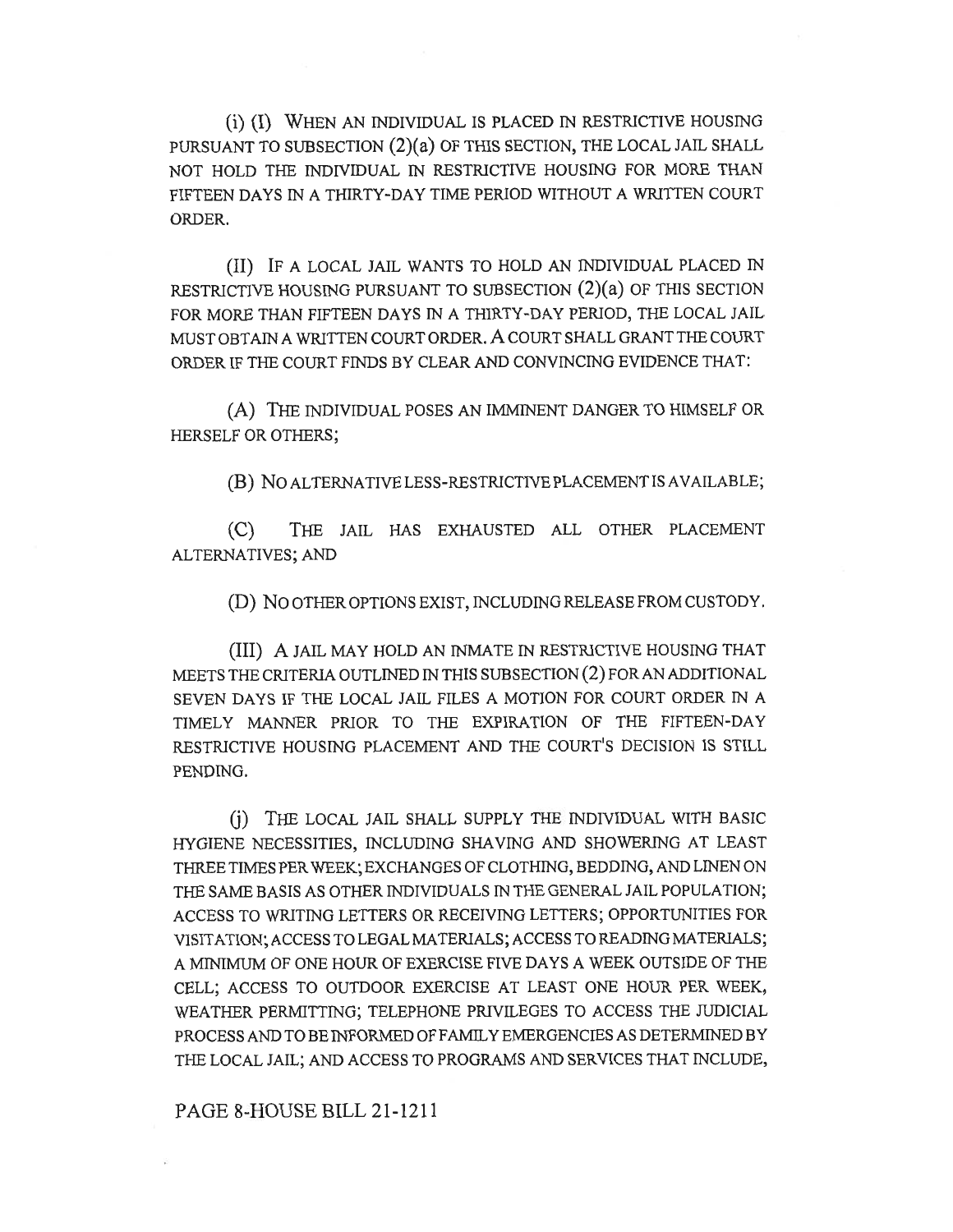BUT ARE NOT LIMITED TO, EDUCATIONAL, RELIGIOUS, AND RECREATIONAL PROGRAMS AND MEDICAL, DENTAL, AND BEHAVIORAL HEALTH SERVICES AND MEDICATIONS, UNLESS PROVIDING THE ITEM, PROGRAM, OR SERVICE WOULD ENDANGER THE SAFETY OF THE INDIVIDUAL, OTHER INMATES OR STAFF, OR THE SECURITY OF THE LOCAL JAIL. IF THE LOCAL JAIL DOES NOT MAKE ANY OF THESE ALLOWANCES, THE LOCAL JAIL SHALL DAILY DOCUMENT THE DENIAL OF EACH ITEM, PROGRAM, OR SERVICE WITH A REASON FOR THE DENIAL.

(3) NOTWITHSTANDING ANY OTHER PROVISION OF THIS SECTION, A LOCAL JAIL MAY PLACE AN INDIVIDUAL ALONE IN A ROOM OR AREA FROM WHICH EGRESS IS PREVENTED IF THE CONFINEMENT IS PART OF A ROUTINE PRACTICE THAT IS APPLICABLE TO SUBSTANTIAL PORTIONS OF THE JAIL POPULATION. THE CONFINEMENT MUST BE IMPOSED ONLY FOR THE COMPLETION OF ADMINISTRATIVE OR SECURITY TASKS AND SHOULD LAST NO LONGER THAN NECESSARY TO ACHIEVE THE TASK SAFELY AND EFFECTIVELY. THE LOCAL JAIL SHALL DOCUMENT WHEN THE SITUATION OCCURS AND FOR HOW LONG.

(4) A MEDICAL OR MENTAL HEALTH PROFESSIONAL SHALL ASSESS ANY INDIVIDUAL PLACED IN RESTRICTIVE HOUSING WITHIN TWENTY-FOUR HOURS OF PLACEMENT. THE PROFESSIONAL SHALL ASSESS FOR ANY PSYCHIATRIC OR MEDICAL CONTRAINDICATIONS TO THE PLACEMENT. THE LOCAL JAIL SHALL DOCUMENT FINDINGS AND OBSERVED BEHAVIORS OF THE INDIVIDUAL.

(5) THE LOCAL JAIL SHALL DOCUMENT THE TIME SPENT OUT OF CELL ON A DAILY BASIS. THE DOCUMENTATION MUST INCLUDE ALL MEANINGFUL HUMAN CONTACT THE INDIVIDUAL RECEIVED WHILE OUT OF CELL AND ANY MENTAL OR MEDICAL SERVICES RECEIVED.

(6) IF AN INDIVIDUAL WILLINGLY AND VOLUNTARILY DOES NOT WISH TO LEAVE HIS OR HER CELL, THE JAIL IS NOT REQUIRED TO FORCEFULLY REMOVE AN INDIVIDUAL FROM HIS OR HER CELL IN ORDER TO COMPLY WITH THIS SECTION. JAIL STAFF SHALL MAKE A REASONABLE ATTEMPT TO PERSUADE AND ALLOW THE INDIVIDUAL TO LEAVE HIS OR HER CELL VOLUNTARILY AND SHALL DOCUMENT THESE ATTEMPTS WHEN THE INDIVIDUAL REFUSES TO LEAVE HIS OR HER CELL.

(7) EACH LOCAL JAIL SHALL PRODUCE WRITTEN POLICIES AND

PAGE 9-HOUSE BILL 21-1211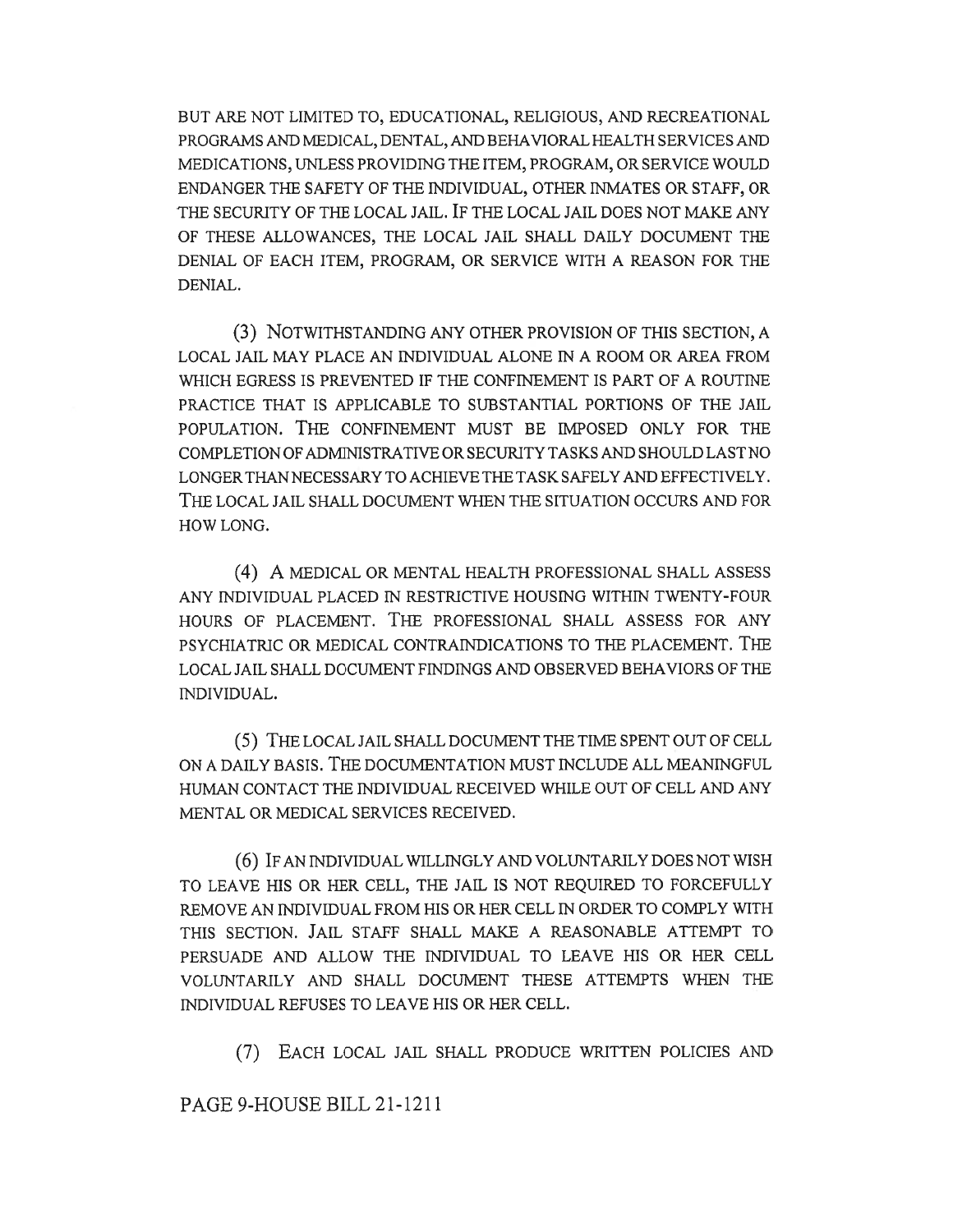PROCEDURES IN ACCORDANCE WITH THIS PART 3 AND PART 1 OF THIS ARTICLE 26 AND SHALL POST THE POLICIES AND PROCEDURES ON THE LOCAL JAIL'S WEBSITE.

17-26-304. Screening in jails. (1) A LOCAL JAIL SHALL USE AN ADEQUATE SCREENING TOOL TO COMPLETE A HEALTH SCREENING OF EACH INDIVIDUAL UPON ARRIVAL AT THE FACILITY BY HEALTH-TRAINED OR QUALIFIED HEALTH-CARE PERSONNEL AS PART OF THE ADMISSION PROCEDURES. IF A LOCAL JAIL IS UNABLE TO PERFORM A HEALTH SCREENING ON AN INDIVIDUAL DUE TO INTOXICATION OR ANOTHER REASON THAT MAKES THE PERSON TEMPORARILY INCAPACITATED, THE JAIL SHALL DOCUMENT THE REASON FOR THE DELAY IN THE HEALTH SCREENING AND SHALL COMPLETE THE HEALTH SCREENING NO LATER THAN TWENTY-FOUR HOURS AFTER AN INDIVIDUAL'S ARRIVAL AT THE FACILITY. A LOCAL JAIL IS NOT REQUIRED TO COMPLETE A HEALTH SCREENING IF PROHIBITED BY A COURT ORDER. THE SCREENING INCLUDES AT LEAST THE FOLLOWING:

(a) INQUIRY INTO:

(I) CURRENT AND PAST ILLNESSES, HEALTH CONDITIONS, OR SPECIAL HEALTH REQUIREMENTS;

(II) HISTORY OF SUICIDAL IDEATION OR SELF-INJURIOUS BEHAVIOR ATTEMPTS; PAST OR CURRENT SERIOUS MENTAL ILLNESS, INCLUDING HOSPITALIZATIONS; AND HISTORY OF SPECIAL EDUCATION;

(III) ALL LEGAL AND ILLEGAL DRUG USE, INCLUDING ANY CURRENT WITHDRAWAL SYMPTOMS;

(IV) CURRENT OR RECENT PREGNANCY;

(V) SERIOUS NEUROCOGNITIVE ISSUES SUCH AS PAST TRAUMATIC BRAIN INJURIES OR DEMENTIA; AND

(VI) PRESENT OR PAST PRESCRIBED MEDICATIONS; AND

(b) OBSERVATION OF:

(I) GENERAL APPEARANCE AND BEHAVIOR, INCLUDING STATE OF CONSCIOUSNESS, MENTAL STATUS, APPEARANCE, AND CONDUCT;

PAGE 10-HOUSE BILL 21-1211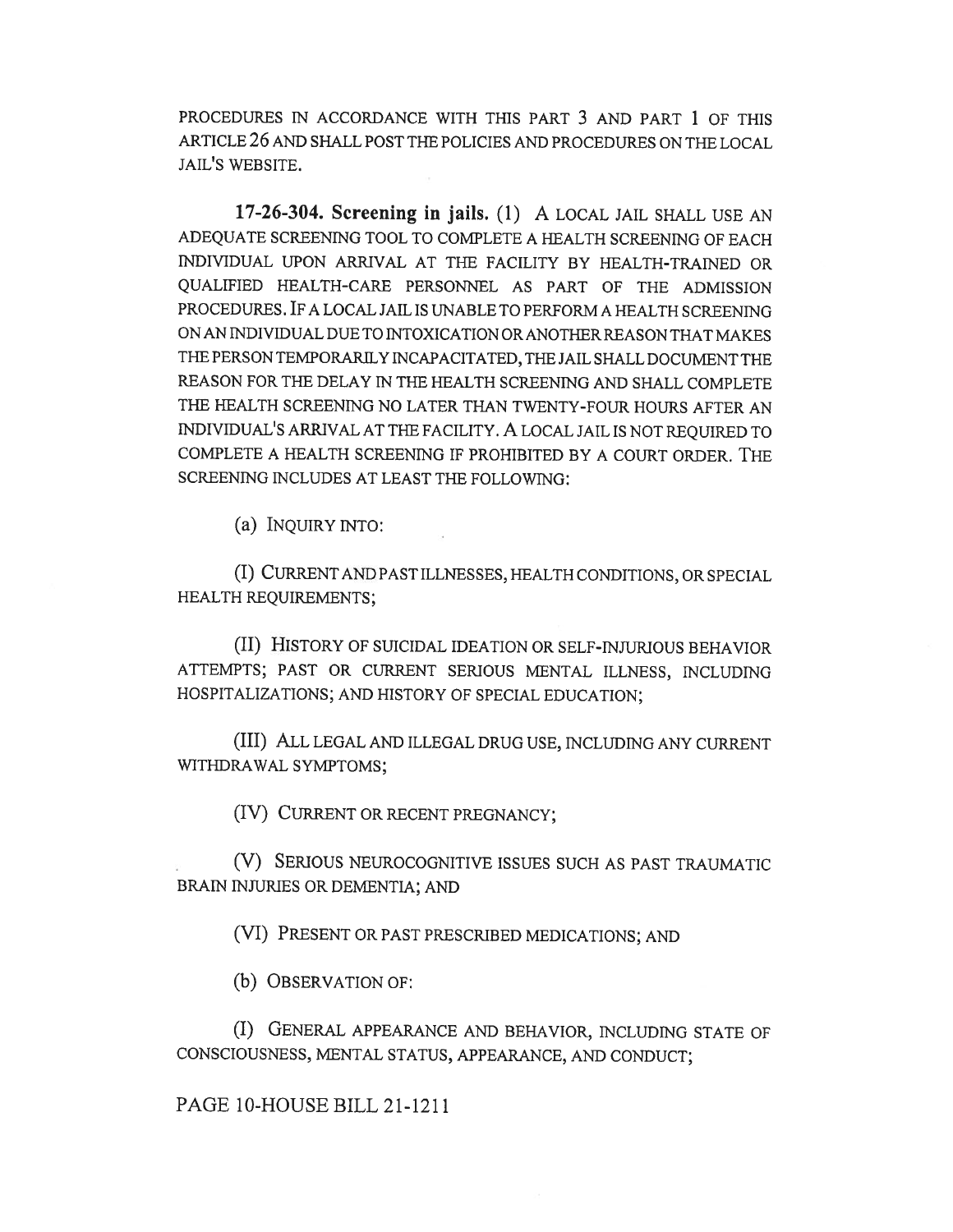(II) PHYSICAL CONDITION, INCLUDING EASE OF MOVEMENT;

(III) EVIDENCE OF ABUSE OR TRAUMA AND THE CONDITION OF THE INDIVIDUAL'S SKIN, INCLUDING BRUISES AND LESIONS; AND

(IV) BEHAVIOR, TREMORS, AND SWEATING.

(2) AN INDIVIDUAL MUST NOT BE PLACED IN RESTRICTIVE HOUSING UNTIL THE HEALTH SCREENING REQUIRED BY SUBSECTION (1) OF THIS SECTION IS COMPLETE AND HAS BEEN DOCUMENTED.

(3) IF LOCAL JAIL PERSONNEL WHO ARE HEALTH-TRAINED PERFORM THE SCREENING, THE PERSONNEL SHALL CALL A MEDICAL OR MENTAL HEALTH PROFESSIONAL IF INDICATIONS OF A POSITIVE SCREEN ARE IDENTIFIED DURING THE SCREENING.

SECTION 2. In Colorado Revised Statutes, 17-26-118, add (5) as follows:

17-26-118. Criminal justice data collection - definitions - repeal. (5) ON OR BEFORE JANUARY 1, 2022, AND ON OR BEFORE THE THIRD FRIDAY OF EACH JANUARY, APRIL, JULY, AND OCTOBER THEREAFTER, THE KEEPER OF EACH LOCAL JAIL SHALL SUBMIT A QUARTERLY REPORT OF THE DATA SPECIFIED IN THIS SUBSECTION (5) TO THE DIVISION OF CRIMINAL JUSTICE IN THE DEPARTMENT OF PUBLIC SAFETY THROUGH AN ELECTRONIC FORM DESIGNED BY THE DIVISION. EACH QUARTERLY REPORT MUST INCLUDE:

(a) FOR EACH INDIVIDUAL PLACED IN RESTRICTIVE HOUSING AS DEFINED IN SECTION 17-26-302 (4), ANONYMIZED DATA BY MONTH THAT INCLUDES:

(I) THE INDIVIDUAL'S SELF-IDENTIFIED RACE OR ETHNICITY, GENDER, AND AGE;

(II) WHETHER THE INDIVIDUAL HAS ONE OF THE CONDITIONS IDENTIFIED IN SECTION 17-26-303 (1) AND THE SPECIFIC CONDITION;

(III) THE PLACEMENT CLASSIFICATION OF THE INDIVIDUAL BEFORE BEING PLACED IN RESTRICTIVE HOUSING;

PAGE 11-HOUSE BILL 21-1211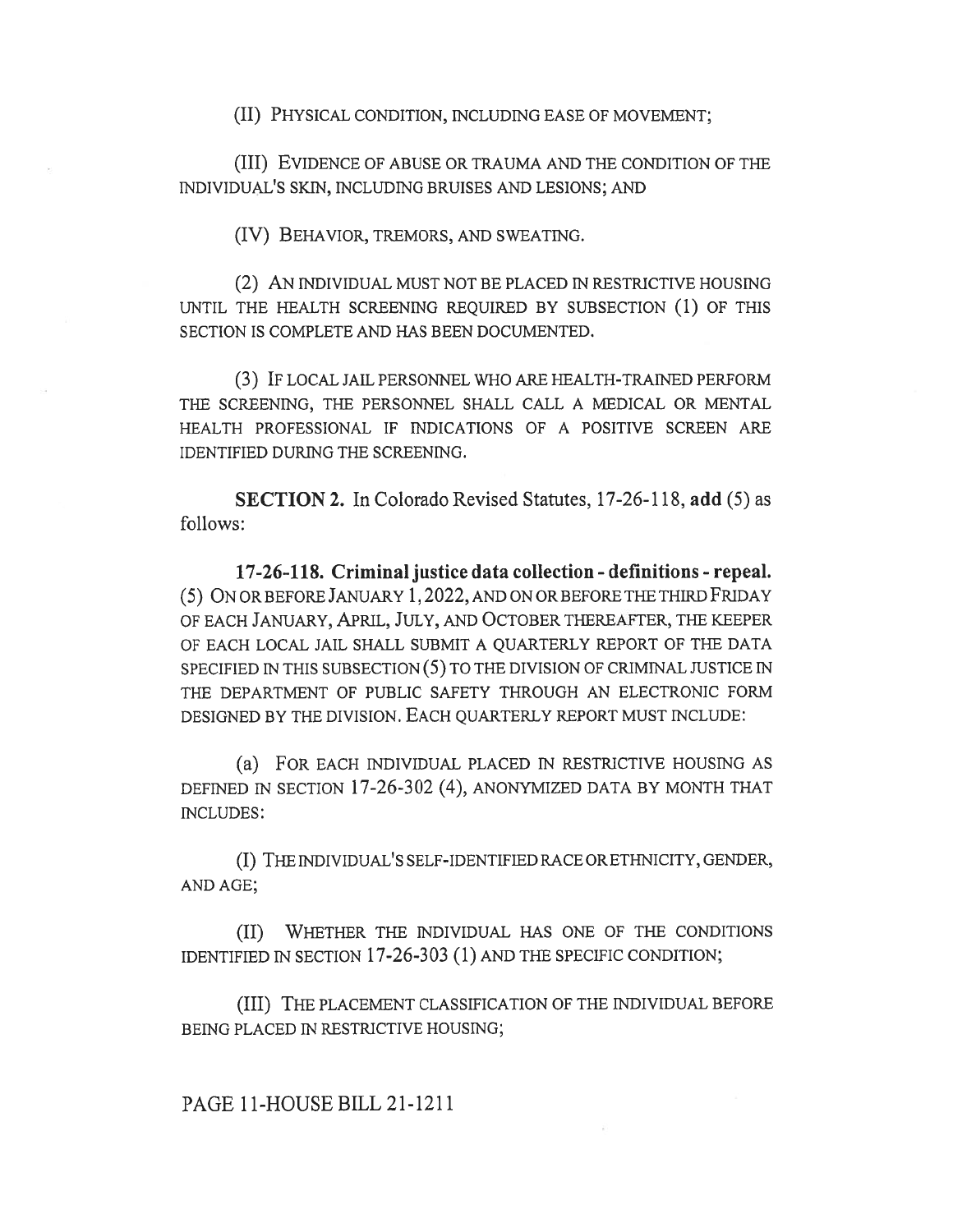(IV) THE LENGTH OF TIME THE INDIVIDUAL WAS IN RESTRICTIVE HOUSING;

(V) IF THE INDIVIDUAL WAS PLACED IN RESTRICTIVE HOUSING FOR A DISCIPLINARY REASON;

(VI) WHETHER THE INDIVIDUAL SUFFERED INJURY OR DEATH WHILE PLACED IN RESTRICTIVE HOUSING AND THE MANNER AND CAUSE OF THE INJURY OR DEATH;

(VII) WHETHER THE INDIVIDUAL WAS CHARGED WITH A NEW CRIMINAL OFFENSE WHILE IN RESTRICTIVE HOUSING AND, IF SO, THE OFFENSE; AND

(VIII) How MANY TIMES THE LOCAL JAIL SOUGHT A WRITTEN ORDER TO HOLD SOMEONE BEYOND FIFTEEN DAYS IN RESTRICTIVE HOUSING AND THE OUTCOME;

(b) How MANY INDIVIDUALS IN THE LOCAL JAIL POPULATION HAVE:

(I) AN IDENTIFIED MENTAL ILLNESS;

(II) AN IDENTIFIED SUBSTANCE USE DISORDER;

(III) BOTH AN IDENTIFIED MENTAL ILLNESS AND SUBSTANCE USE DISORDER;

(IV) IDENTIFIED NEUROCOGNITIVE ISSUES SUCH AS DEMENTIA OR TRAUMATIC BRAIN INJURY; AND

(V) ENGAGED IN SELF-HARMING BEHAVIOR WHILE IN THE LOCAL JAIL.

SECTION 3. In Colorado Revised Statutes, 27-60-106, add (6) as follows:

27-60-106. Jail-based behavioral health services program purpose - created - funding. (6) SUBJECT TO AVAILABLE APPROPRIATIONS, NOTHING IN THIS SECTION PROHIBITS PROGRAM FUNDS FROM BEING USED TO MEET THE REQUIREMENTS OUTLINED IN SECTIONS 17-26-303 AND 17-26-304 FOR LOCAL JAILS, AS DEFINED IN SECTION 17-26-302 (2), BY PROVIDING

PAGE 12-HOUSE BILL 21-1211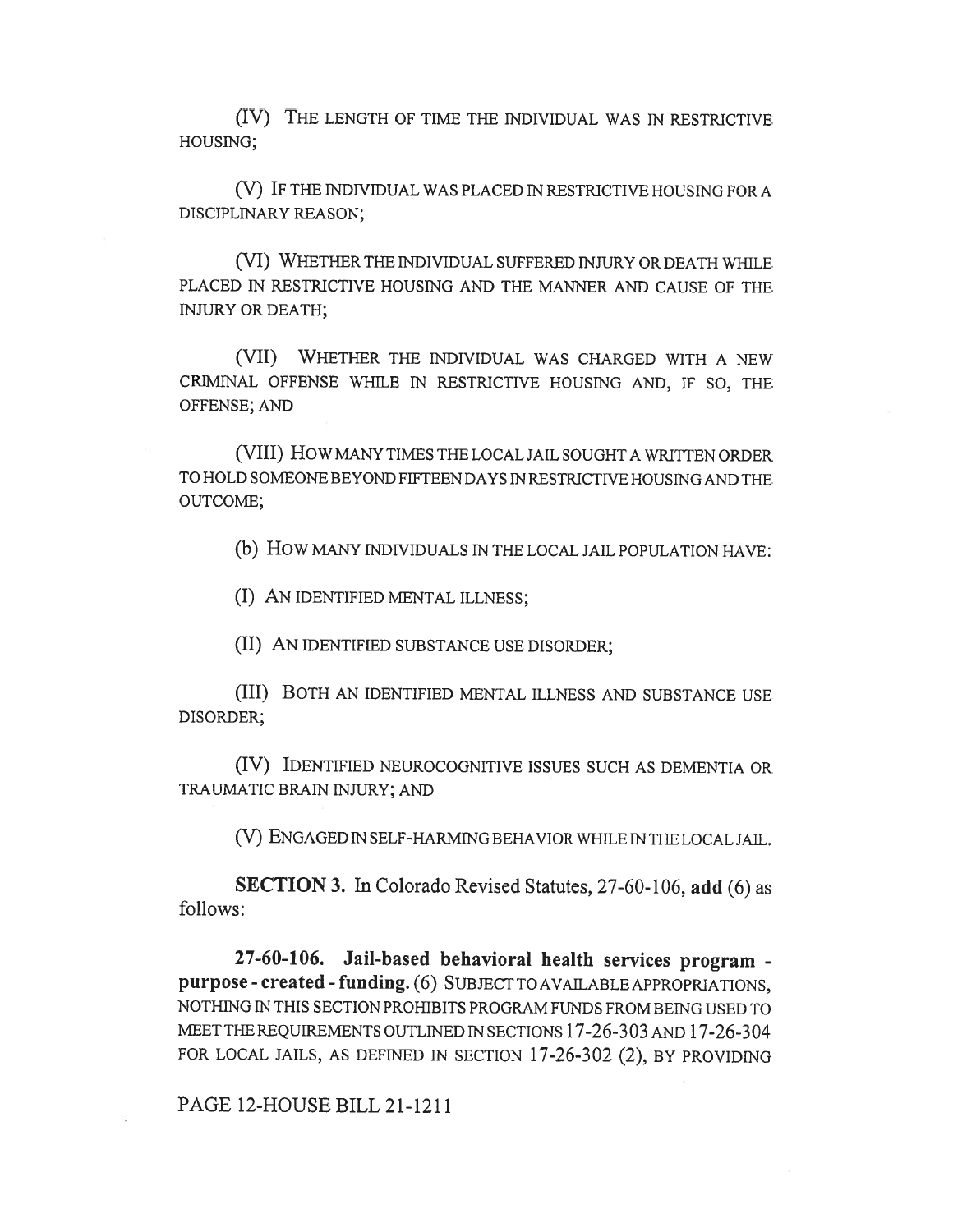ADDITIONAL STAFFING, TRAINING, ROBUST BEHAVIORAL HEALTH SERVICES AND SUPPORTS, OR FACILITY CHANGES. ANY FACILITY CHANGES MUST BE APPROVED BY THE OFFICE OF BEHAVIORAL HEALTH BEFORE FUNDS MAY BE EXPENDED.

SECTION 4. Effective date. This act takes effect upon passage; except that section 1 of this act takes effect on July 1, 2022, and section 2 of this act takes effect on January 1, 2022.

SECTION 5. Safety clause. The general assembly hereby finds,